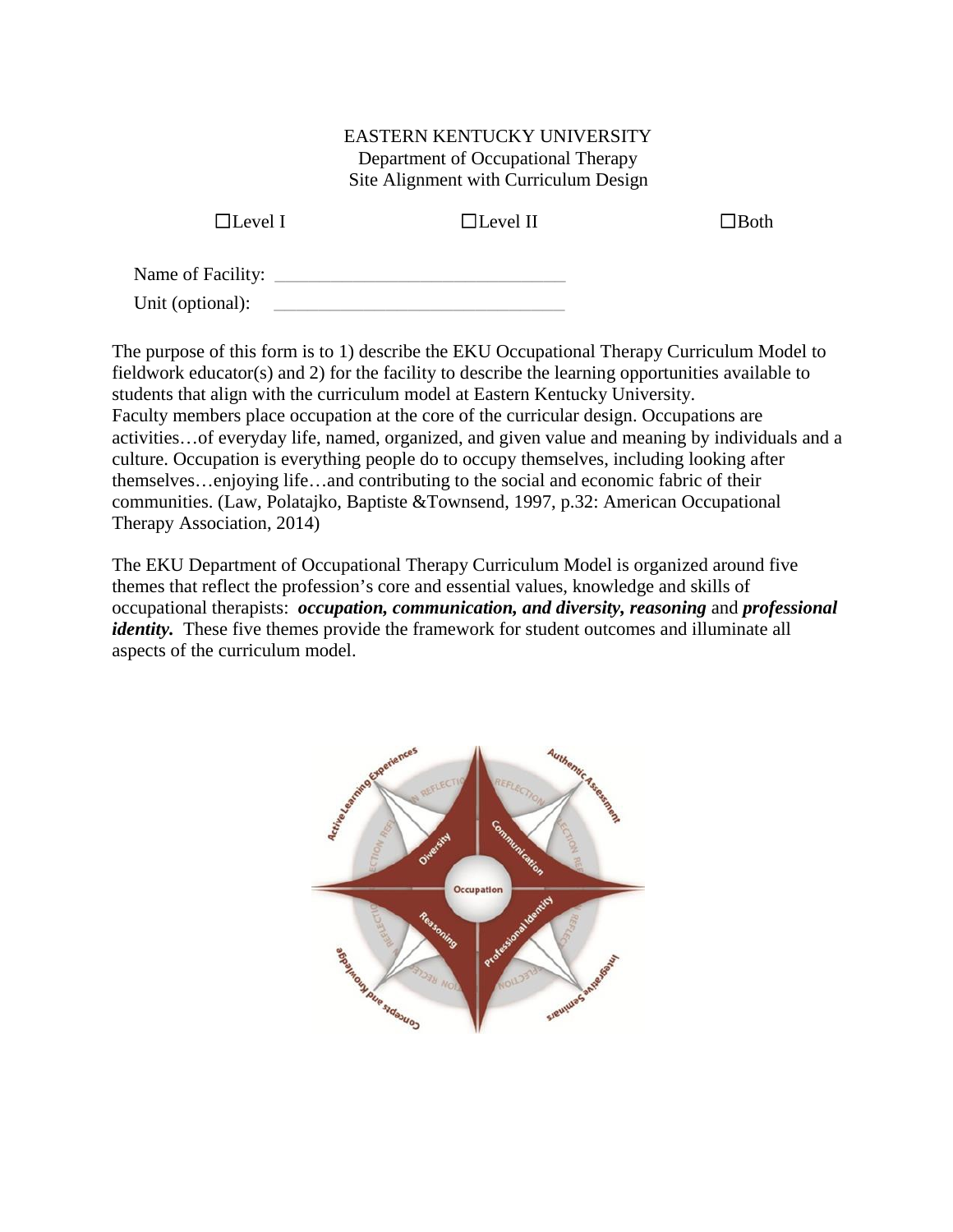| After reviewing the online diagram, are the fieldwork education opportunities | $\Box$ Yes |  |
|-------------------------------------------------------------------------------|------------|--|
| available at your facility a good fit with the Eastern Kentucky University's  |            |  |
| Department of Occupational Therapy curriculum design?                         | $\Box$ No  |  |

If you checked "Yes", please continue on to fill out the remainder of the form. If you checked "No", please skip to the end of the document, sign and return to Camille Skubik-Peplaski by mail to

> Camille Skubik-Peplaski Dizney 103, 521 Lancaster Ave. Richmond, KY 40475 Camille.Subik-Peplaski@eku.edu

### **Occupation**

An informed perspective on occupation is grounded in the emergence of occupational science as the unique knowledge base of the profession. Occupational science includes the study of the individualized and self-directed nature of occupation experience (Pierce, 2003),cultural repertoires of activities, typical patterns of occupation across the lifespan (Cronin & Mandich, 2005; Munier, Myers & Pierce, 2008), the context of occupation (Blakeney & Marshall, 2009; Robinson & Godbey, 2005; Rowles, 1991;Whiteford, 2004;Wicks & Whiteford, 2005) and occupational patterns in differing life conditions, such as age and disability (Christiansen & Townsend, 2010). Occupational science also supports the advancement of occupational justice to meet health and well-being needs of populations (Wilcock, 2006). Occupation is both the means and ends of occupational therapy intervention (Cynkin & Robinson, 1990; Gray, 1998; Trombly, 1995).

Within providing occupation-based intervention, there is a range of services that address a client's needs at a given point in therapy. **Preparatory methods** are those interventions that help a client get ready to participate in meaningful occupations. **Purposeful activities** goal- oriented activities that present a client with an opportunity to engage in an activity that may simulate a favorite occupation or may provide energy for task or strengthening opportunities by engaging in the activity. **Occupation-based interventions** occur when a client and practitioner collaboratively select and engage in activities that have a particular meaning to the client. These activities utilize a client's actual objects or occur in the context where the client would usually complete this activity.

Please describe the continuum of opportunities your facility provides for a student to utilize and occupation-based approach: **\_\_\_\_\_\_\_\_\_\_\_\_\_\_\_\_\_\_\_\_\_\_\_\_\_\_\_\_\_\_\_\_\_**

### **Reasoning**

Excellence in occupational science and occupational therapy requires reasoning to effectively meet the challenges presented in practice. Forneris (2004) defines four basic critical thinking attributes: reflective, context, dialog and time. These attributes are the essence of clinical reasoning, and reflect the mission of EKU and the Quality Enhancement Program (QEP) goal to develop informed, critical and creative thinkers who communicate effectively. The QEP was "initiated with the 2007 Southern Association of Colleges and Schools (SACS) re-accreditation process to develop informed, critical and creative thinkers who can communicate effectively. This is represented with the E to the fourth power (E) to indicate four basic tenets of thinking critically: Explore, Evaluate, Expand, And Express" (Eastern Kentucky University, 2011a).

Please describe the opportunities available at your facility to encourage students to engage in clinical reasoning and reflective practice. (Examples might include: observation of therapist who asks student to quickly write a SOAP note to discuss at lunch time. Or, opportunity to sit in on a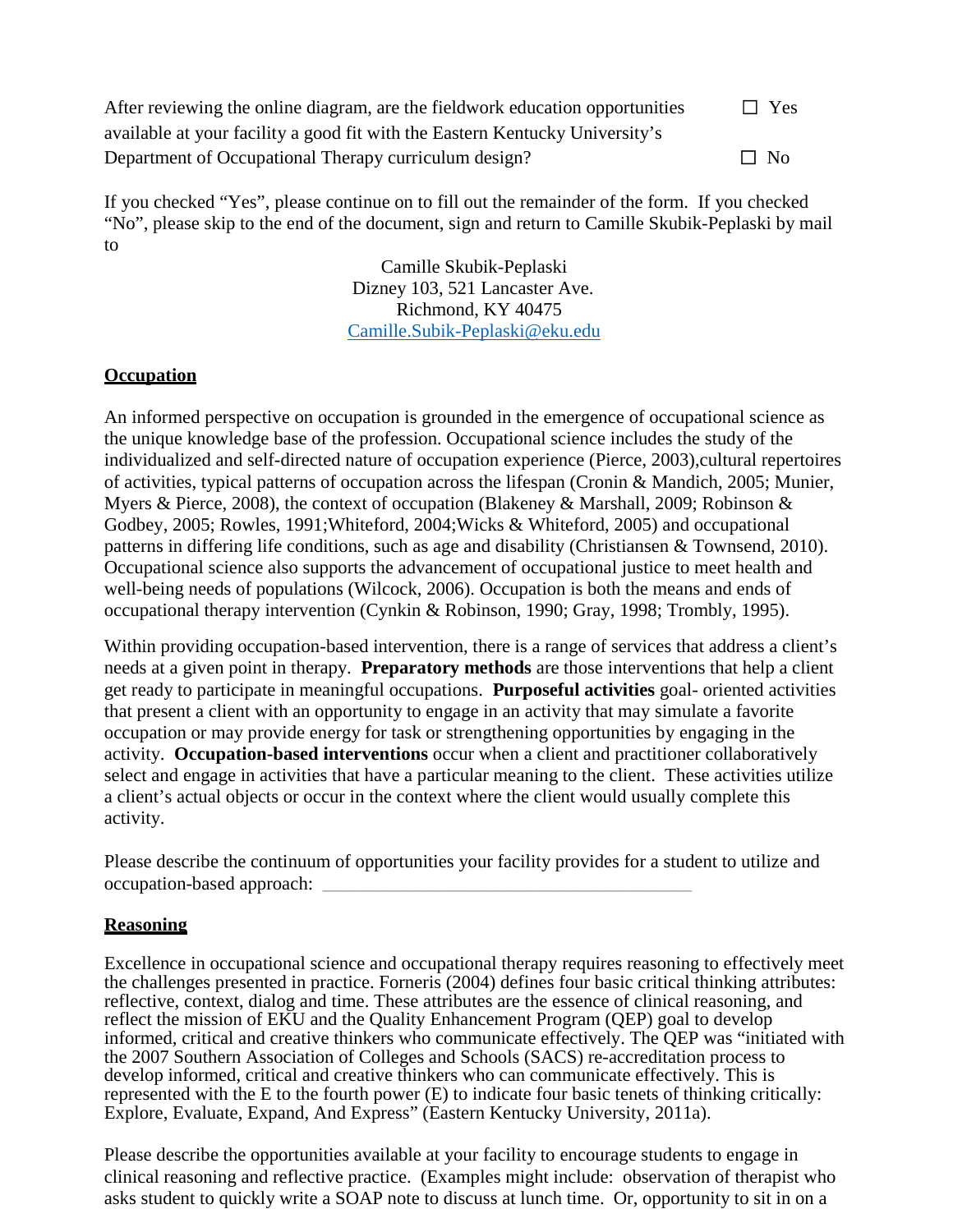rehab manager's meeting and then ask student to discuss how what was observed guides practice in the facility. Do you have students search for evidence to support practice at your facility and report back the next week?)

### **Diversity**

Diversity can include differences in "race, ethnicity, religion, socioeconomic status, gender, sexual orientation, and physical disabilities" (Eastern Kentucky University, 2011b, p. 7). Culture is considered to be a contextual factor in human function by the World Health Organization (2001). Diversity in the curriculum includes particular attention to Appalachia and the Commonwealth, as well as global and community health issues and the public policies affecting them (Keefe, 2005; Kronenberg et al., 2005; Williams. 2001). Understanding and appreciating diversity enhances respect, improves relationships with others, and facilitates good communication skills.

Please check all that apply and comment as needed:

| Range of ages:<br>Age                       |
|---------------------------------------------|
| Race                                        |
| <b>Ethnicities</b><br>Specify:              |
| If only one gender, specify which<br>Gender |
| Educational levels<br>Range                 |
| Socioeconomic<br>Specify                    |
| Other<br>please specify                     |
|                                             |
| mments:                                     |

## **Communication**

Communication skills are essential to an occupational therapist's potential to serve the needs of society, collaborate with other service providers, advocate on behalf of clients, and interact with clients of diverse cultural and language backgrounds. Communication can be used to express occupational science and occupational therapy to promote health and participation. Knowledge of unique language and concepts of occupational science and occupational therapy is essential and requires skills in both oral and written communication. A skilled communicator demonstrates effective verbal and nonverbal abilities such as "….speaking, body language, reading, writing, listening…for varied audiences and purposes" (Masin, 2006, p.132).Skilled communication develops so that students can convey ideas clearly and effectively as they become effective advocates for clients and the occupational therapy profession. Emphasis on communication skills reinforces the institutional mission of the QEP initiative.

Please describe opportunities for written, oral and interpersonal communication for an EKU Occupational therapy student.

\_\_\_\_\_\_\_\_\_\_\_\_\_\_\_\_\_\_\_\_\_\_\_\_\_\_\_\_\_\_\_\_\_\_\_\_\_\_\_\_\_\_\_\_\_\_\_\_\_\_\_

## **Professional Identity**

Basic and essential professional behavior includes, but is not limited to: demonstrating personal responsibilities and accountability, dependability, promptness, membership in student professional organizations, integrity, cooperation, commitment to learning, self-regulation, and effective use of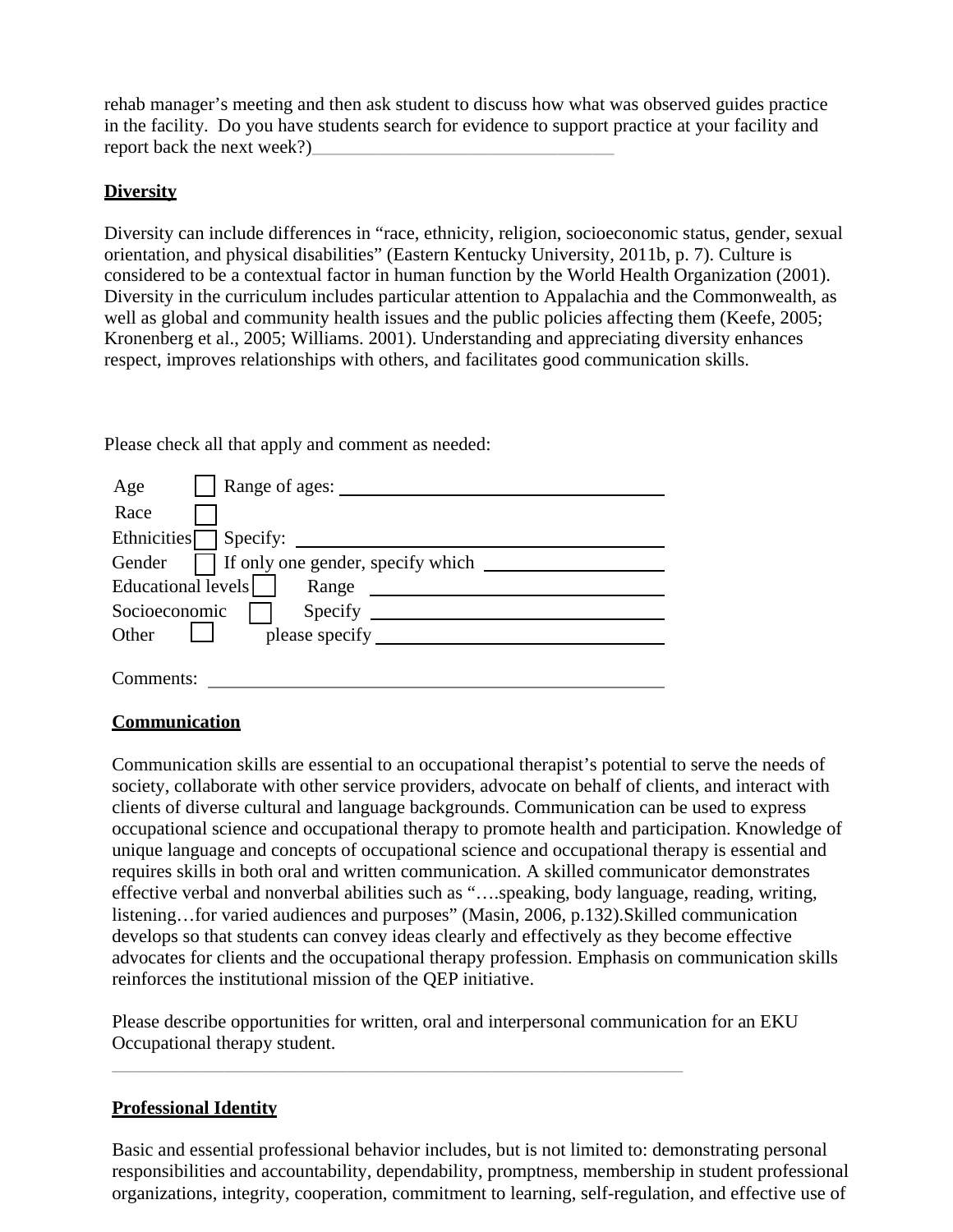time and resources, dedication to high standards of excellence, and projecting a professional image ( Kasar, 2000; McCormack, Jaffe, & Goodman – Lavey, 2003; Randolph, 2003). In addition, professionals act ethically and morally, with honesty, empathy, compassion and continuous regard for all. Occupational therapists must be prepared to skillfully negotiate multiple systems and to assume within these systems a variety of professional roles, including: continually competent practitioner with a strong occupational therapy identity, life-long learner, collaborator with clients, occupational therapy assistants (Sands, 2003), and other professionals, leader, entrepreneur, educator, manager, strategic planner, program designer and evaluator, consultant, researcher, grant-writer, advocate, ally in the shaping of policy and service, and interdisciplinary team member.

Please describe your expectations for students' professional behavior and professional identity growth.

Please describe required projects or extra assignments above and beyond the course requirements  $of EKU:$ 

Which of the five theme areas are linked to the student project or assignments?

\_\_\_\_\_\_\_\_\_\_\_\_\_\_\_\_\_\_\_\_\_\_\_\_\_\_\_\_\_\_\_\_\_\_\_\_\_\_\_\_\_\_\_\_\_\_\_\_\_\_\_\_\_\_\_\_

☐Occupation  $\Box$ Reasoning ☐Communication ☐Diversity ☐Professional Identity

**Signature of Facility Representative Date** 

# **For Fieldwork Office Use Only**

EKU Overall Evaluation of the Site Alignment with the Curriculum Design

1**-**☐ Does not meet 2**-**☐ Inconsistently meets 3**-**☐ Meets expectations 4**-**☐ Exemplary